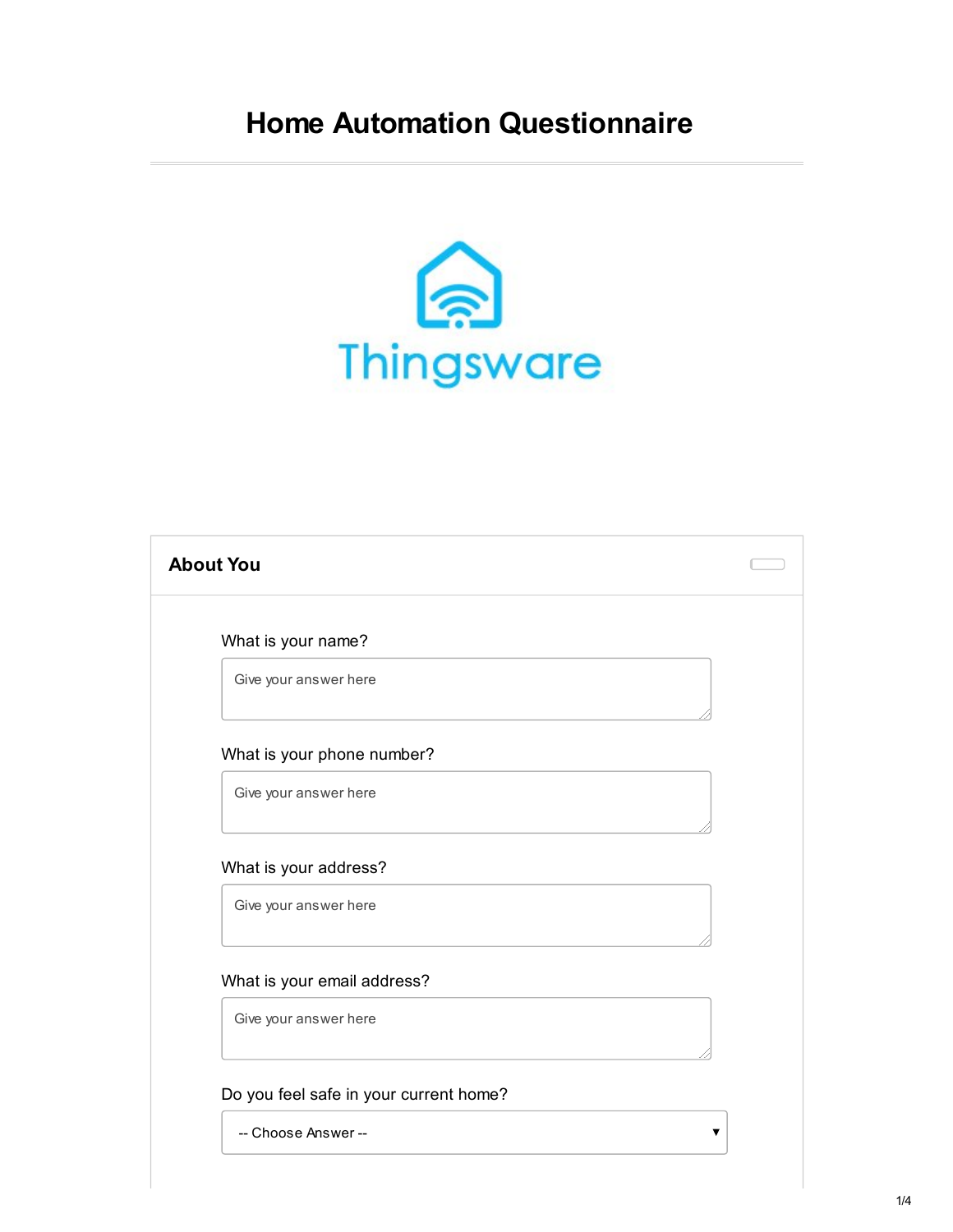If you could change anything, what would you change about your current security/automation system?

Give your answer here

Why do you want to update your home?

Give your answer here

## **About Your System**

Do you currently have a home security system?

-- Choose Answer --

Do you currently have a home automation system?

-- Choose Answer --

What company do you use to monitor your current home security or automation system?

Give your answer here

Do you currently have an active contract for your home security or automation system, and if so, when does it expire?

Give your answer here

How much are you paying for your home security or automation system?

Give your answer here

Is your current system connected to your phone line?

Give your answer here

Can you manage your current system from your smart phone, tablet, or other mobile device?

 $\Box$ 

 $\overline{\textbf{v}}$ 

 $\overline{\mathbf{v}}$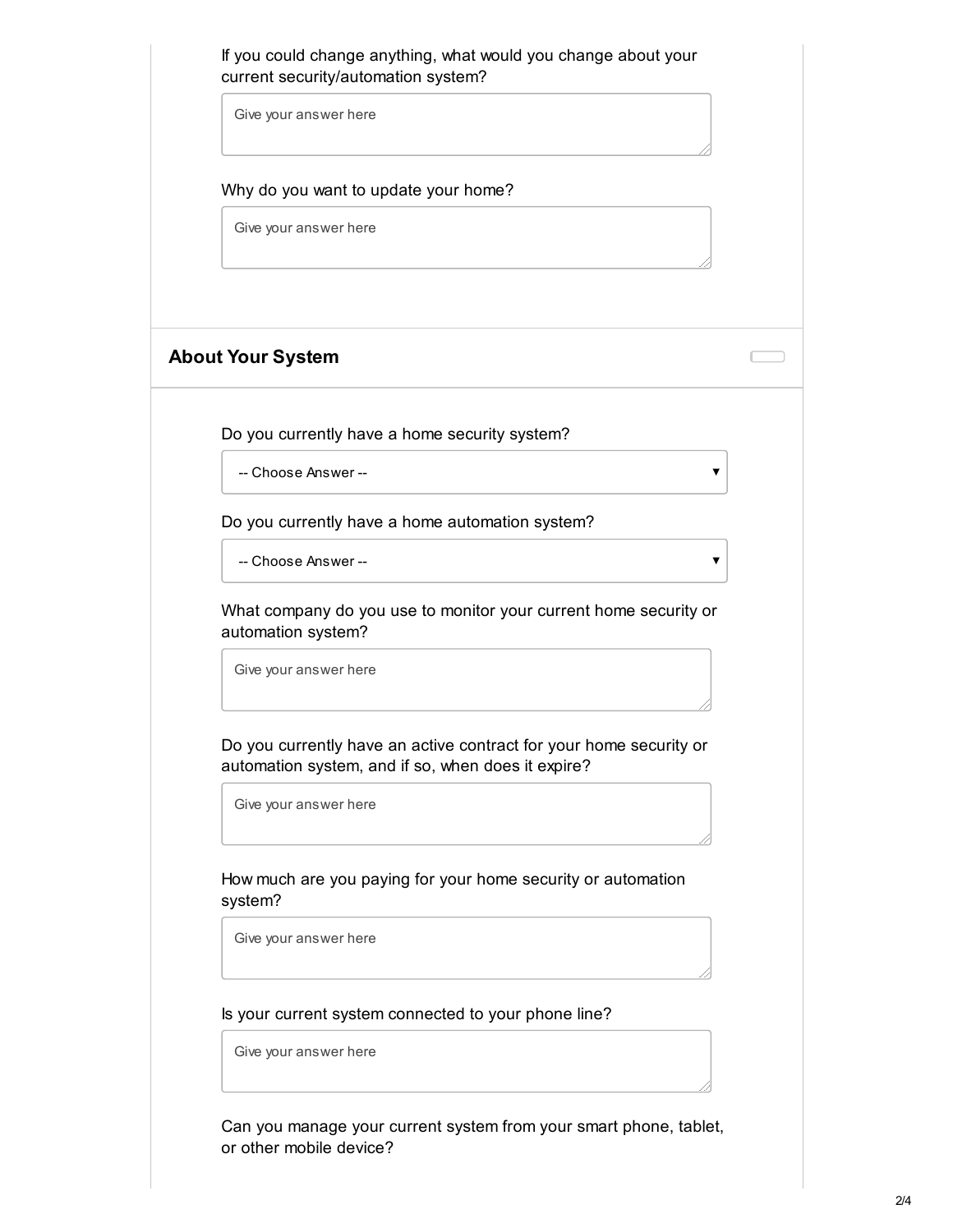|  |  | Give your answer here |  |
|--|--|-----------------------|--|
|--|--|-----------------------|--|

## **About Your Property**

How many square feet is your property?

Give your answer here

What type of automation project are you planning (remodel, retrofit, business, etc.)?

Give your answer here

When are you hoping to begin updating or automating your home?

Give your answer here

When do you hope to have the automation project finished?

Give your answer here

What types of spaces are involved in your automation project (home theatre, kitchen, dining room, bedrooms, bathrooms, office, garage, deck, pool, etc.)?

Give your answer here

Do any family members have physical limitations for consideration?

Give your answer here

## How do you feel about energy efficiency?

Give your answer here

Do you use a smart phone, tablet, or other smart mobile device?